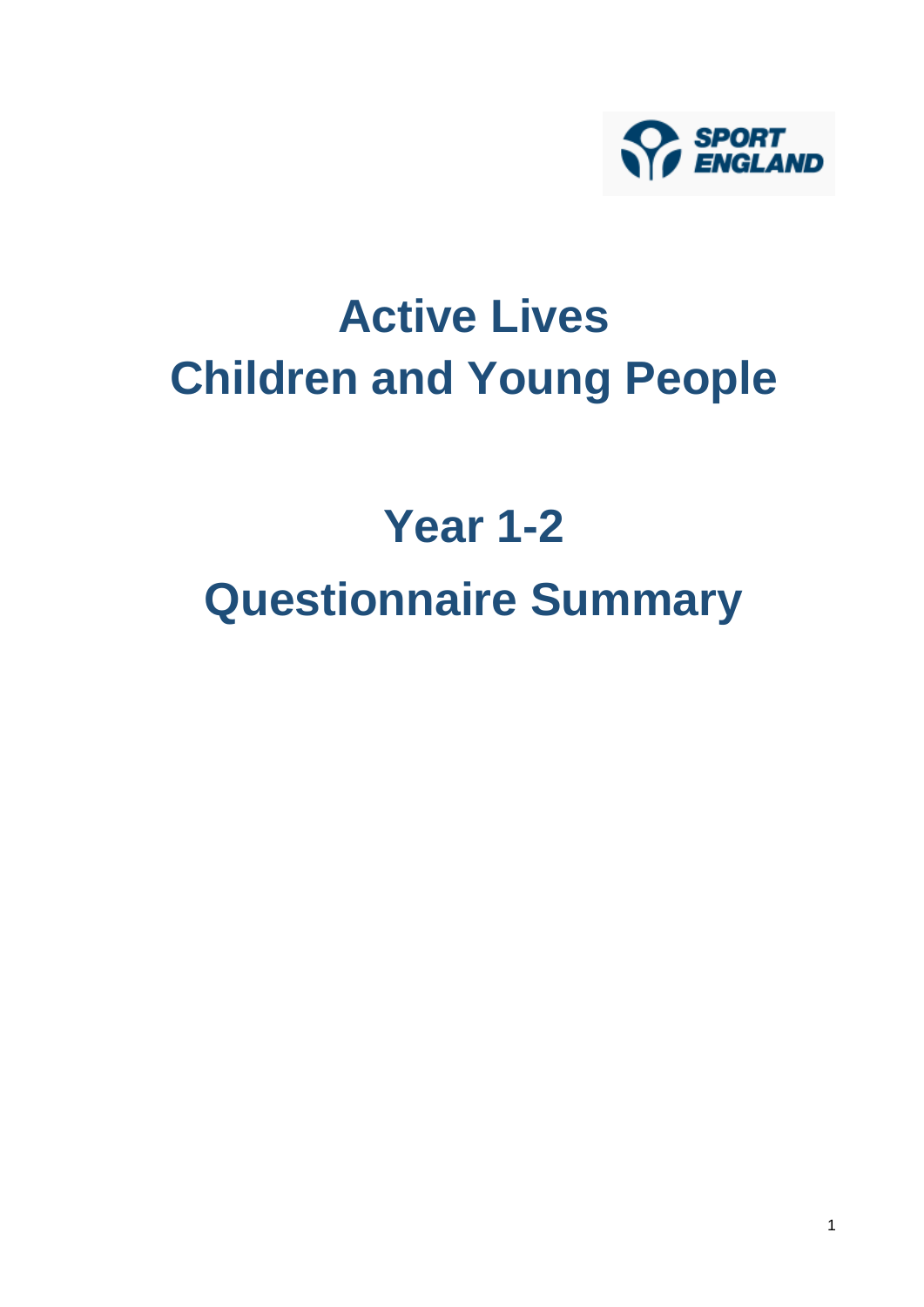#### **Introduction**

This document has been created for class teachers and is designed to summarise the content of the Active Lives: Children and Young People questionnaire for children in Years 1 and 2. Please note that the online questionnaire has been designed to be engaging for children to complete and therefore questions are not displayed in the same format as shown below.

A separate information sheet for class teachers has been provided to explain how to administer the survey with your class, titled *Active Lives Survey for Children and Young People: Information for class teachers administering the pupil survey*.

Background information is highlighted in *green text* for your information. This is not displayed to children.

## **Homepage**

*On entering the URL, children should see the following screen.* 



*Children should just select the picture they prefer. When they have selected a character, the background behind the character will change from white to blue.*

#### **Introduction page 1**

We would like to ask you some questions about sport and activities.

Use the next button to move to the next screen.

*Children do not need to answer a question on this screen. Once they have read the instructions they should select the 'Next' button. If they wish to change their character, they can select 'Back'.*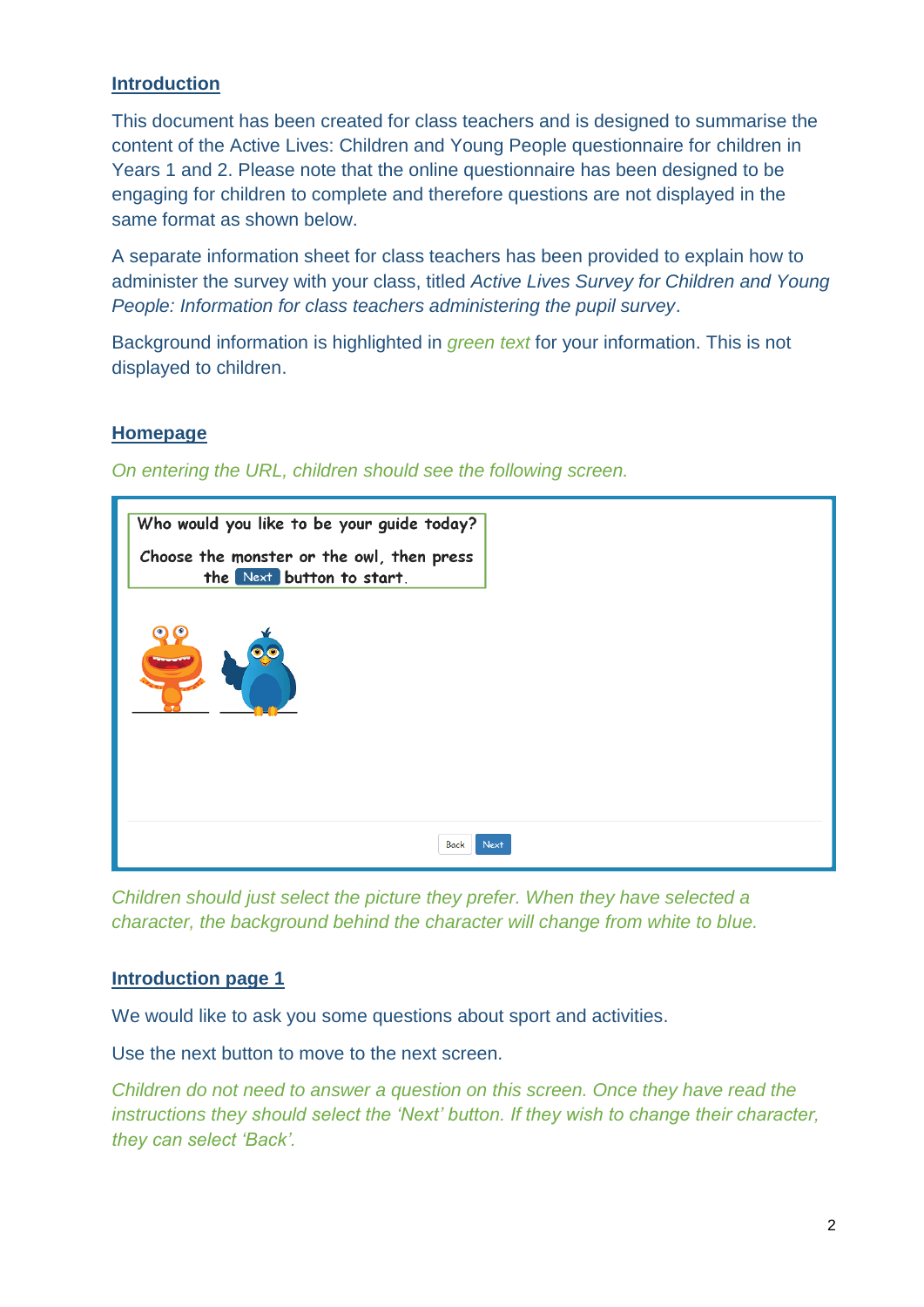## **Introduction page 2**

You can read the questions

Or press the headphones button, found above in the corner of the screen, to hear the questions



*When a child selects the audio icon in the top right-hand corner of the screen (headphone image shown above), the question will be read out to them. If possible, please provide children with headphones while they complete the survey so they can use this feature if they wish.*

## **Question 1**

#### **How old are you?**

Please touch the screen or click with the mouse to choose your answer.

- 口 5
- 口 6
- $\Box$  7

*When a child has selected their answer, the background behind the response option will change from white to blue.*

#### **Question 2**

#### **Which month is your birthday in?**

- January
- □ February
- $\Box$  March
- □ April
- $\square$  May
- $\Box$  June
- $\Box$  July
- August
- □ September
- $\Box$  October
- □ November
- December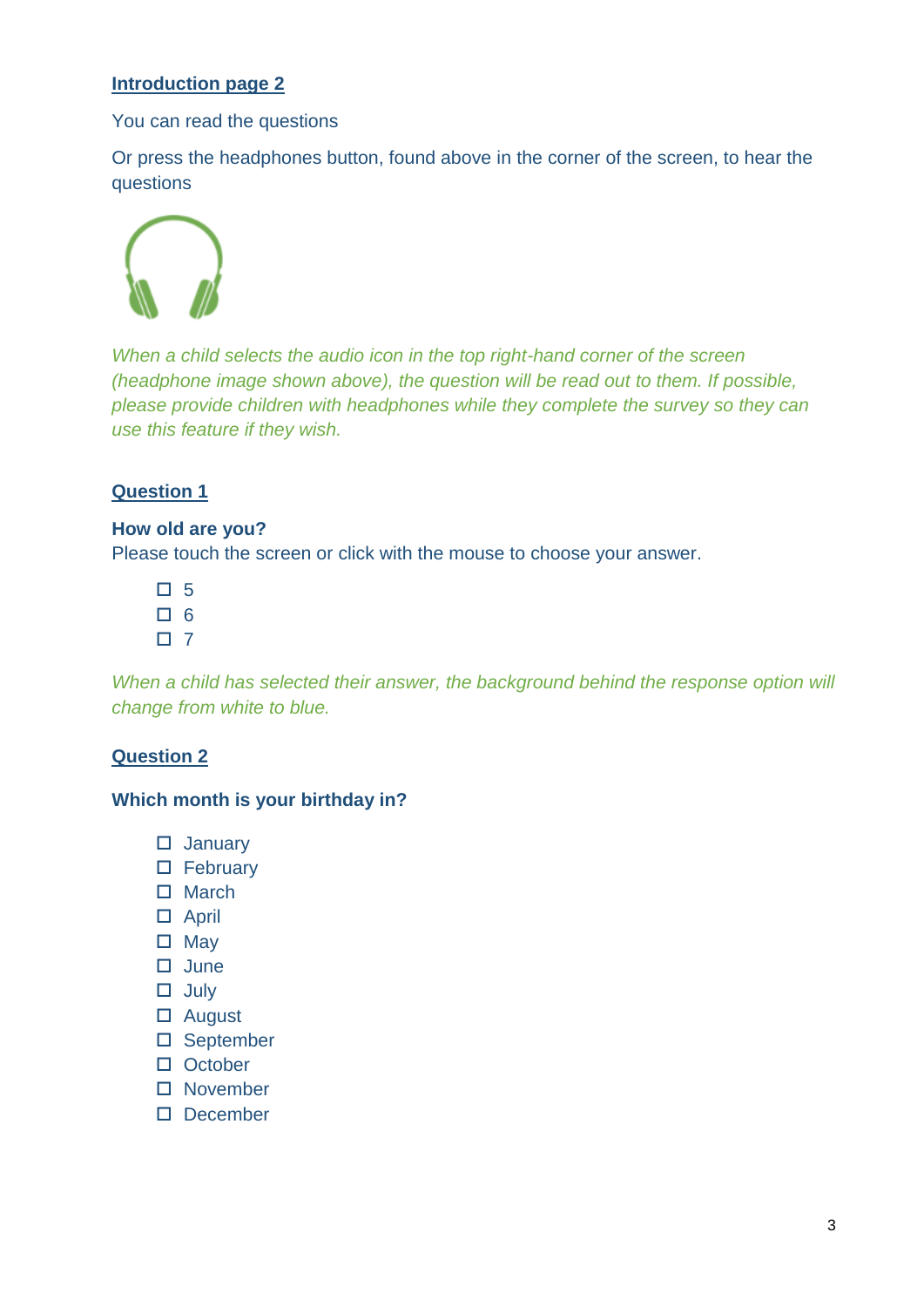# **Question 3 And what day in [month] is your birthday?**

 $\Box$  1  $\Box$  2  $\Box$  3 …through to… □ 31

*The month in the question will be automatically filled in depending on the child's answer to the Question 2. The response options shown will depend on the month they selected in Question 2, e.g. if they selected February, only 1 to 29 will be shown.* 

# **Question 4**

# **Which school year are you in?**

- □ Year 1
- □ Year 2

*If a child selects Year 2 but at Question 1 they said they were 5 years old, they will be asked:*

# *Are you sure you are in year 2?*

# *Ask your teacher, then press next.*

*And similarly if a child selects Year 1 but at Question 1 they said they were 7 years old, they will be asked:*

*Are you sure you are in year 1?*

## *Ask your teacher, then press next.*

*When children press 'next' they will be shown question 4 again. They can change their answer or keep their original answer and proceed to the next question.* 

# **Question 5**

# **Are you a boy or a girl?**

- $\square$  Boy
- □ Girl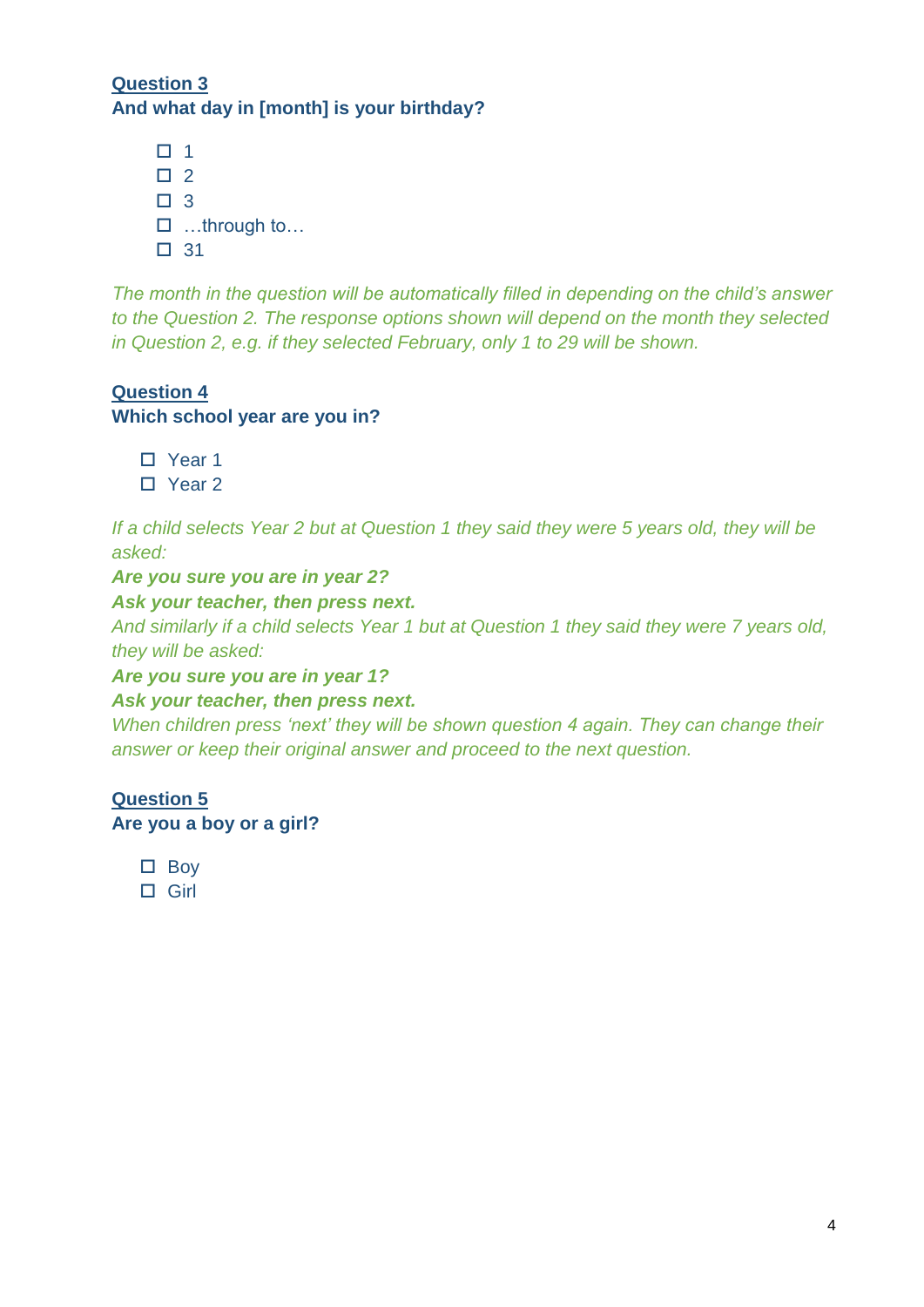# **Question 6 Have you done any of these sports in the last week?**

Please choose all the sports you did

- □ Football
- □ Gymnastics
- □ Swimming
- □ Cricket
- $\square$  Netball or basketball
- □ Rounders
- □ Judo/karate
- $\square$  Tennis
- $\Box$  I did another sport
- $\Box$  I did no sport

*Children can select more than one answer to this question. They should think about everything they have done in the last 7 days but not any longer ago.*

*If a child selects a sport but also selects 'I did no sport' a red box will appear saying 'You can't choose 'I did no sports' and sports such as [other selected answer] together. Please check your answer or speak to a teacher.'*

# **Question 7 Do you like playing sport?**

- $\Box$  I love playing sport
- $\Box$  I like playing sport
- $\Box$  I don't like playing sport
- $\Box$  I hate playing sport

*If possible children should think about sport in general, not just the sporting activities they did in the last 7 days.*

# **Question 8 Do you find sport easy?**

- □ Yes
- $\Pi$  No
- $\Box$  I don't know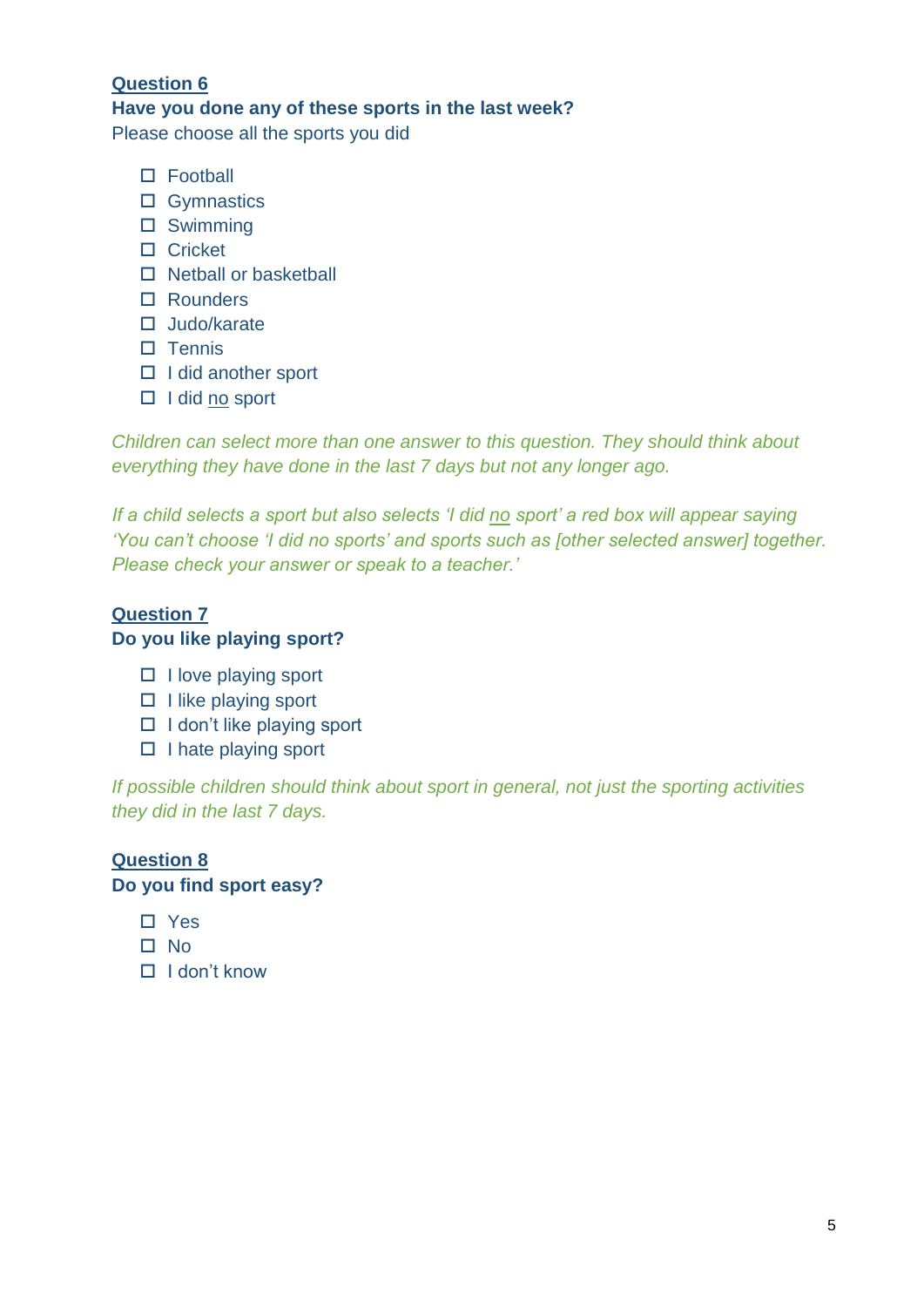# **Question 9 Have you done any of these things in the last week?**

Please choose all the things you did

- □ Walking
- $\square$  Dancing
- $\Box$  Running games like tag/ it/ hide and seek
- $\square$  Trampoline
- $\square$  Climbing frame
- □ Roller skating
- □ Scooter
- $\Box$  Riding a bike
- $\Box$  I did another activity
- $\Box$  I did no activities

*Children can select more than one answer to this question. They should think about everything they have done in the last 7 days but not any longer ago.*

*If a child selects an activity but also selects 'I did no activities' a red box will appear saying 'You can't choose 'I did no activities' and sports such as [other selected answer] together. Please check your answer or speak to a teacher.'*

# **Question 10 Do you like being active?**

This includes things like running games, riding a bike or scooter, walking and dancing.

- $\Box$  I love being active
- $\Box$  I like being active
- $\Box$  I don't like being active
- $\Box$  I hate being active

#### **Question 11 Do you like swimming?**

- $\Box$  I love swimming
- $\Box$  I like swimming
- $\Box$  I don't like swimming
- $\Box$  I hate swimming
- $\Box$  I don't know